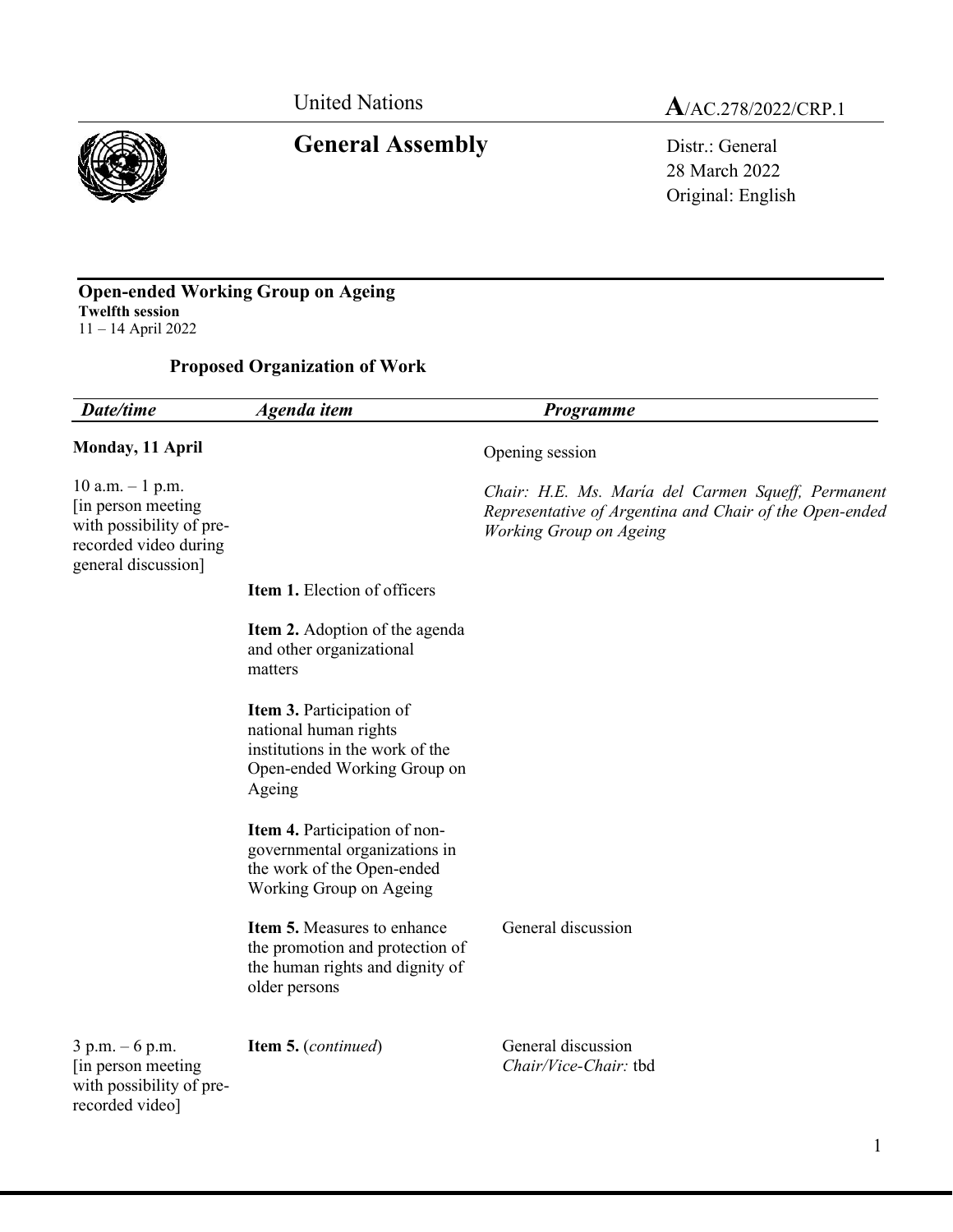| <b>Date/time</b>    | Agenda item                            | Programme                                                                                                              |
|---------------------|----------------------------------------|------------------------------------------------------------------------------------------------------------------------|
| Tuesday, 12 April   | Item 6. Follow-up to                   | Follow-up to resolution <b>76/138</b> : Follow-up of the                                                               |
|                     | resolution $\frac{76}{138}$ : measures | focus areas of the eleventh working session -                                                                          |
| 10 a.m. $-$ 12 p.m. | to enhance the promotion and           | Discussion on normative inputs                                                                                         |
| [in person meeting] | protection of the human                | Vice-Chair: tbd                                                                                                        |
| with possibility of | rights and dignity of older            |                                                                                                                        |
| virtual live        | persons: best practices,               | Introduction by OHCHR of working document                                                                              |
| participation]      | lessons learned, possible              | A/AC.278/2022/CRP.2<br>Rio Hada, Officer-in-Charge, Economic, Social and Cultural                                      |
|                     | content for a multilateral             | Rights Section, OHCHR                                                                                                  |
|                     | legal instrument and                   |                                                                                                                        |
|                     | identification of areas and            | Interactive expert panel discussion                                                                                    |
|                     | issues where further protection        | Moderator: Anna Chabiera, Senior Specialist, Office of the                                                             |
|                     | and action are needed                  | Commissioner for Human Rights, Poland                                                                                  |
|                     |                                        | Panelists:                                                                                                             |
|                     |                                        | Claudia Mahler, Independent Expert on the Enjoyment of                                                                 |
|                     |                                        | All Human Rights by Older Persons<br>Ana Luisa Gamble Sánchez Gavito, Director, Gerontology of                         |
|                     |                                        | National Institute of Older Persons, Mexico                                                                            |
|                     |                                        | Mercy Kuria, Programme Officer, Ageing and Older Persons                                                               |
|                     |                                        | Programme, Kenya                                                                                                       |
|                     |                                        | Vassili Louziotis, Advisory Board Member, 50+ Hellas, Greece<br>Karen Gomez Dumpit, Commissioner, Commission on Human  |
|                     |                                        | Rights of the Philippines                                                                                              |
|                     |                                        | Maximiliano Nitto, Chief Health, Social Action, Education and                                                          |
|                     |                                        | Culture, Defensoria del Pueblo de la Nación (Ombudsman of the                                                          |
|                     |                                        | Nation), Argentina<br>Janina Petelczyc, Professor, Department of Social Insurance at the                               |
|                     |                                        | Warsaw School of Economics, Poland                                                                                     |
|                     |                                        |                                                                                                                        |
| $3 p.m. - 5 p.m.$   | Item 6. (continued)                    | Interactive discussion                                                                                                 |
| [in person meeting] |                                        |                                                                                                                        |
| with possibility of |                                        | <b>Focus Area: Contribution of older persons to</b><br>sustainable development                                         |
| virtual live        |                                        | Vice-Chair: tbd                                                                                                        |
| participation]      |                                        |                                                                                                                        |
|                     |                                        | Introduction by DESA of working document                                                                               |
|                     |                                        | A/AC.278/2022/CRP.3                                                                                                    |
|                     |                                        | Masumi Ono, Chief of Social Inclusion and Participation Branch,                                                        |
|                     |                                        | <i>DESA</i>                                                                                                            |
|                     |                                        | Interactive expert panel discussion                                                                                    |
|                     |                                        | Moderator: Rajesh Mirchandani, Chief Communications Officer,                                                           |
|                     |                                        | <b>United Nations Foundation</b>                                                                                       |
|                     |                                        | Panelists:                                                                                                             |
|                     |                                        | Claudia Mahler, Independent Expert on the Enjoyment of                                                                 |
|                     |                                        | All Human Rights by Older Persons                                                                                      |
|                     |                                        | HE Ni, Deputy Director Elderly Care Service Promotion Division,<br>Ministry of Civil Affairs of the People, China      |
|                     |                                        | Matthias von Schwanenflügel, Head of Unit and coordinator for                                                          |
|                     |                                        | sustainability at Federal Ministry for Family Affairs, Senior                                                          |
|                     |                                        | Citizens, Women and Youth, Germany                                                                                     |
|                     |                                        | Elia Victoria Luna del Valle, Professor, Peru<br><b>Roseline Kihumba</b> , Global Healthy Ageing Portfolio Development |
|                     |                                        | and Quality Manager, HelpAge International                                                                             |
|                     |                                        | Aiko Kikkawa, Economist, Economic Research and Cooperation                                                             |
|                     |                                        | Department, Asian Development Bank                                                                                     |
|                     |                                        | Interactive discussion                                                                                                 |
|                     |                                        | 2                                                                                                                      |
|                     |                                        |                                                                                                                        |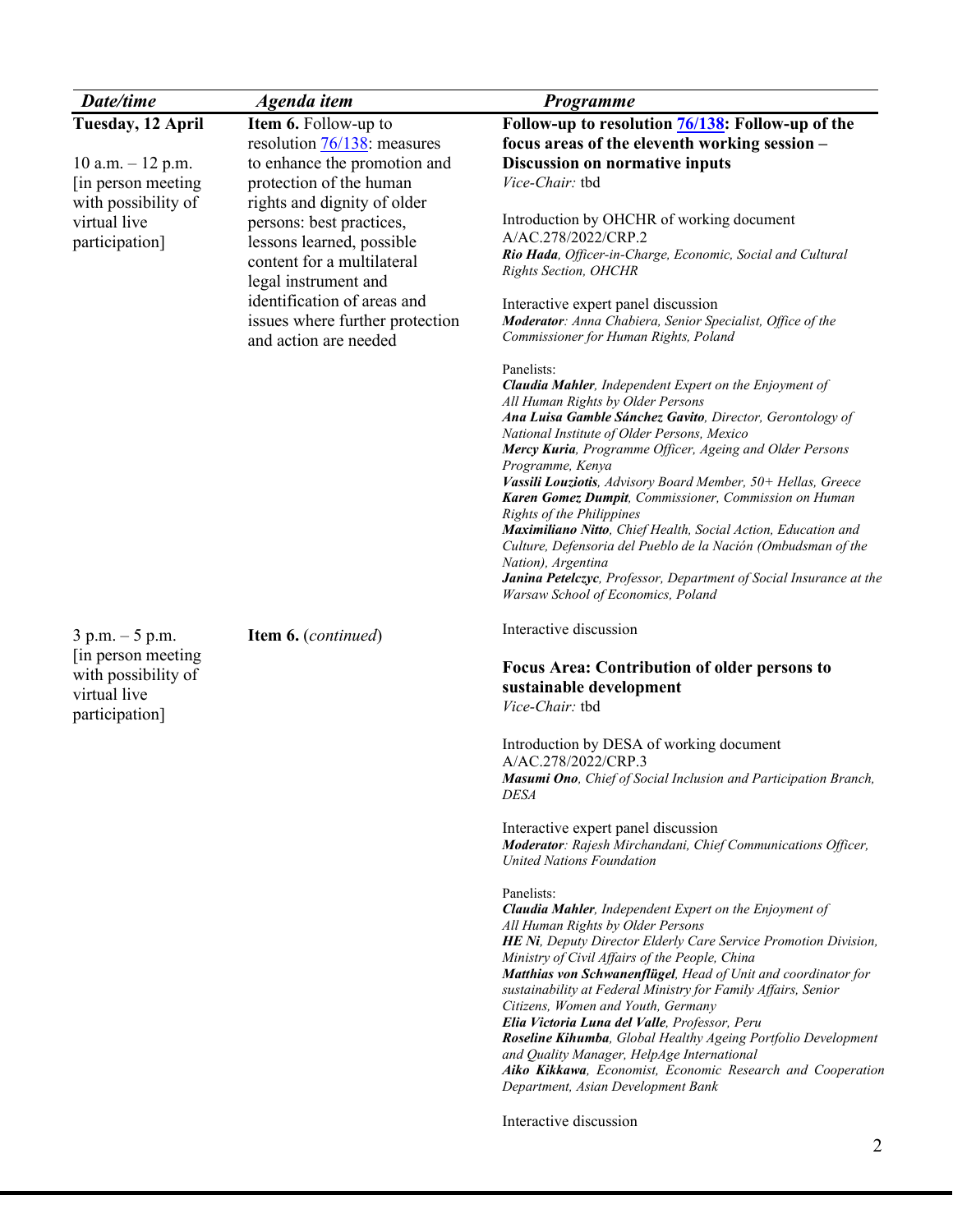| Date/time                                                                                         | Agenda item         | Programme                                                                                                                                                                                                                                                                                                                                                                                                                                                                                                                                                                                                                                                                                                                                                           |
|---------------------------------------------------------------------------------------------------|---------------------|---------------------------------------------------------------------------------------------------------------------------------------------------------------------------------------------------------------------------------------------------------------------------------------------------------------------------------------------------------------------------------------------------------------------------------------------------------------------------------------------------------------------------------------------------------------------------------------------------------------------------------------------------------------------------------------------------------------------------------------------------------------------|
| Wednesday, 13 April                                                                               | Item 6. (continued) | <b>Focus Area: Economic Security</b><br>Vice-Chair: tbd                                                                                                                                                                                                                                                                                                                                                                                                                                                                                                                                                                                                                                                                                                             |
| $10$ a.m. $-12$ p.m.<br>[in person meeting]<br>with possibility of                                |                     | Introduction of working document A/AC.278/2022/CRP.4<br>Craig Mokhiber, Director of the New York Office, OHCHR                                                                                                                                                                                                                                                                                                                                                                                                                                                                                                                                                                                                                                                      |
| virtual live<br>participation]                                                                    |                     | Interactive expert panel discussion<br>Moderator: Silvia Perel Levin, Chair, NGO Committee on Ageing,<br>Geneva                                                                                                                                                                                                                                                                                                                                                                                                                                                                                                                                                                                                                                                     |
|                                                                                                   |                     | Panelists:<br>Alexis Rinckenbach, Head of Office, European and International<br>Affairs, Directorate General for Social Cohesion Ministry of<br>Solidarity and Health; France<br>Ramsey Alwin, CEO National Council on Ageing, USA<br>Lefhoko Kesamang, Senior Policy Officer, Department of Health,<br>Humanitarian Affairs and Social Development, African Union<br>Commission<br>Tamar Gvaramadze, Deputy Public Defender of Georgia<br><b>Olivier De Schutter</b> , Special Rapporteur on extreme poverty and<br>human rights<br><b>Sung-Jae Choi</b> , Professor Emeritus, Department of Social Welfare,<br>Seoul National University, Republic of Korea                                                                                                       |
|                                                                                                   |                     | Interactive discussion                                                                                                                                                                                                                                                                                                                                                                                                                                                                                                                                                                                                                                                                                                                                              |
| $3 p.m. - 5 p.m.$<br>[in person meeting]<br>with possibility of<br>virtual live<br>participation] | Item 6. (continued) | <b>Interactive Discussion on strengthening the</b><br>promotion and protection of the human rights of<br>older persons in the context of COVID-19 pandemic<br>and beyond<br>Chair: H.E. Ms. María del Carmen Squeff, Permanent<br>Representative of Argentina and Chair of the Open-ended<br>Working Group on Ageing                                                                                                                                                                                                                                                                                                                                                                                                                                                |
|                                                                                                   |                     | Interactive expert panel discussion<br>Moderator: H.E. Ms. María del Carmen Squeff, Permanent<br>Representative of Argentina and Chair of the Open-ended<br><b>Working Group on Ageing</b>                                                                                                                                                                                                                                                                                                                                                                                                                                                                                                                                                                          |
|                                                                                                   |                     | Panelists:<br>Guo Binbin, Deputy Director of Elderly Care Service, Ministry of<br>Civil Affairs of the People, China<br>Monica Roque, Secretary for Human Rights, Community<br>Gerontology, Gender and Care Policies of National Institute of<br>Social Services for Retired Persons and Pensioners, Argentina<br>Cecilia Mbaka, Secretary for Social Development, State<br>Department for Social Protection, Senior Citizen Affairs & Special<br>Programmes, Kenya<br>Emem Omokaro, Director General of Nigeria's National Senior<br>Citizens Center, Nigeria<br>Andrew Byrnes, Professor, University of New South Wales,<br>Australia<br>Claire Sookhyun OH, Assistant Director, National Human Rights<br>Commission, Republic of Korea<br>Interactive discussion |